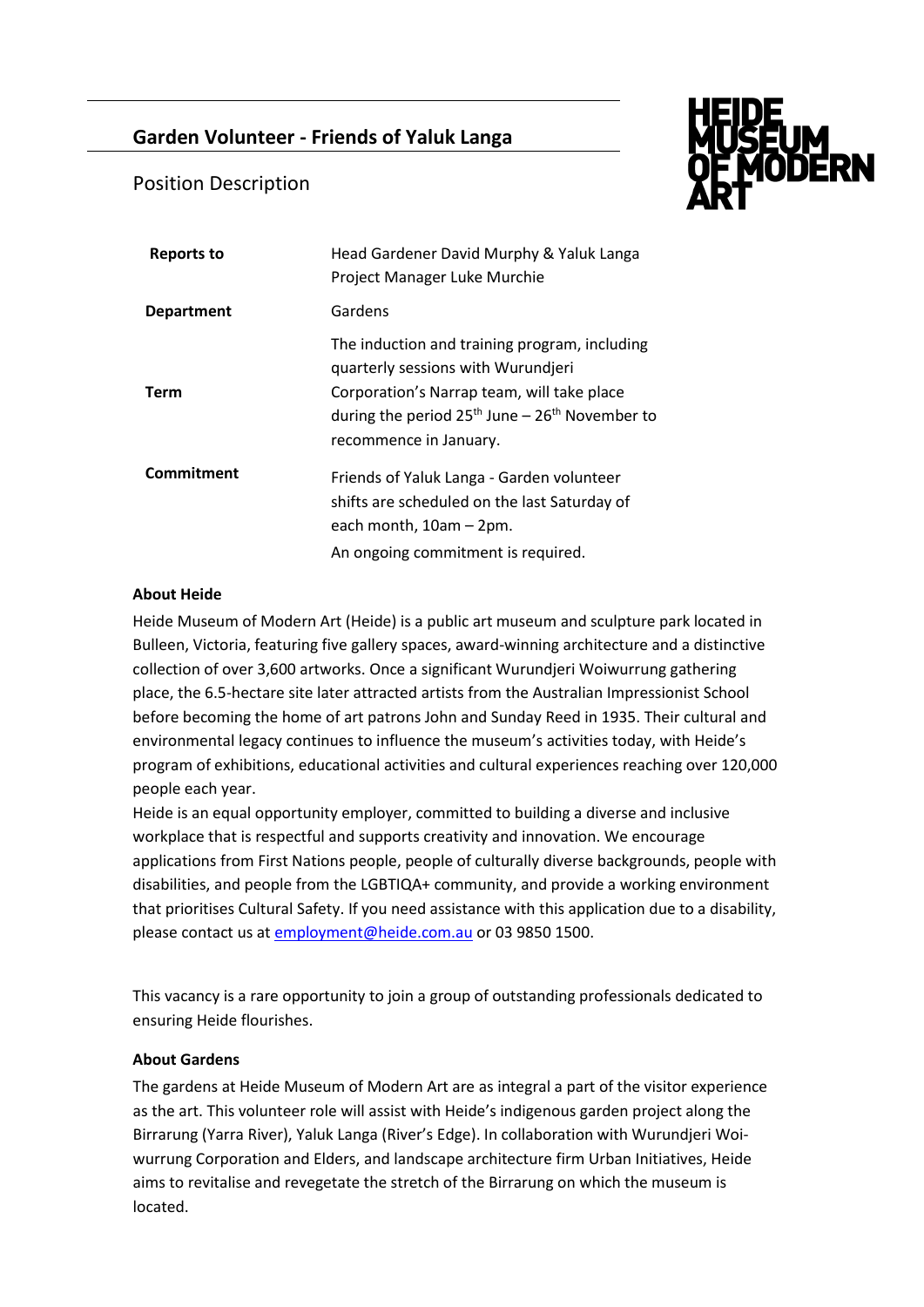# **Garden Volunteer - Friends of Yaluk Langa**



## Position Description

Under direction from Heide Gardener Luke Murchie, Friends of Yaluk Langa volunteer group aims to develop a team of dedicated individuals with an interest in or knowledge of indigenous plants.

Heide will engage Wurundjeri's Narrap land management team to conduct quarterly training with the volunteers on indigenous land management approaches and techniques. These skills will be used to maintain Heide's indigenous garden Yaluk Langa.

| <b>Primary focus of</b><br>the position | To assist in the maintenance and development of Yaluk Langa.                                                                                                                                                    |
|-----------------------------------------|-----------------------------------------------------------------------------------------------------------------------------------------------------------------------------------------------------------------|
| <b>Duties</b>                           | <b>Garden Maintenance</b>                                                                                                                                                                                       |
|                                         | Under direction, assist the Heide garden staff in the care, maintenance and                                                                                                                                     |
|                                         | presentation of Heide's indigenous garden project along the Yarra River. These                                                                                                                                  |
|                                         | tasks will include:                                                                                                                                                                                             |
|                                         | Weeding<br>$\bullet$                                                                                                                                                                                            |
|                                         | Planting<br>$\bullet$                                                                                                                                                                                           |
|                                         | Dead heading<br>$\bullet$                                                                                                                                                                                       |
|                                         | Raking<br>$\bullet$                                                                                                                                                                                             |
|                                         | Pruning<br>$\bullet$                                                                                                                                                                                            |
|                                         | Soil improvement<br>$\bullet$                                                                                                                                                                                   |
|                                         | Plant cultivation<br>$\bullet$                                                                                                                                                                                  |
|                                         | <b>Occupational Health and Safety (OHS)</b>                                                                                                                                                                     |
|                                         | Take reasonable care to maintain your own health and safety and that of<br>$\bullet$<br>other volunteers, staff, visitors and contractors                                                                       |
|                                         | Comply with all safe work practices and procedures that are adopted,<br>$\bullet$<br>developed, designed or otherwise implemented at the workplace and<br>not interfere with or damage safety related equipment |
|                                         | Report all hazards, incidents, accidents and near misses directly to your<br>$\bullet$<br>supervisor or through the hazard and incident reporting system                                                        |
| <b>Key selection</b>                    | To achieve the purpose of the position, the following attributes are required:                                                                                                                                  |
| criteria                                | Ability to work outdoors and use garden tools<br>$\bullet$                                                                                                                                                      |
|                                         | Demonstrated ability to understand and follow instructions and work<br>$\bullet$<br>under supervision                                                                                                           |
|                                         | An appreciation for indigenous culture and environment, and an ability<br>$\bullet$                                                                                                                             |
|                                         | to work with people from diverse backgrounds                                                                                                                                                                    |
|                                         | The capacity to provide an ongoing commitment of one 4 hour shift on<br>٠                                                                                                                                       |
|                                         | the last Saturday of the month from 10:00am - 2.00pm                                                                                                                                                            |
|                                         | Certificate III in Horticulture or higher qualification is desirable<br>$\bullet$                                                                                                                               |
| <b>Other relevant</b><br>information    | Applicants must be willing and capable to undertake a physically<br>demanding role in an outdoor environment. Reasonable physical health                                                                        |